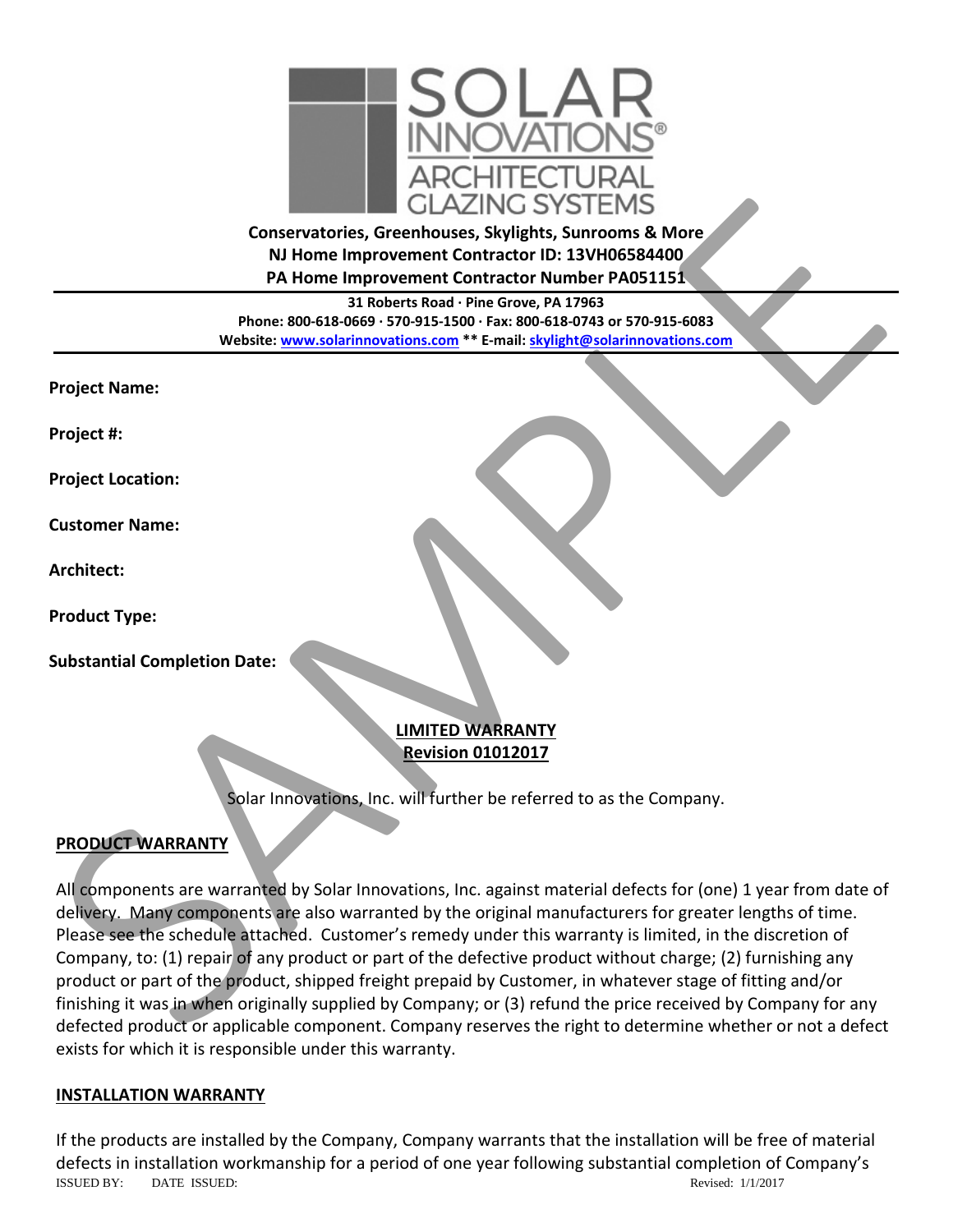installation work. Installations by other(s) are NOT covered under this warranty. The Company reserves the right to determine, in its sole discretion and after its own inspection(s), whether or not a defect exists for which it is responsible under this limited warranty. No repair or replacement shall extend the warranty period or any applicable part thereof.

The obligations of the Company under this warranty are limited to the repair or replacement, at the Company's sole discretion, of defective installation of its product. No other remedy is afforded.

# **WARRANTY CONDITIONS**

All warranties (whether product or installation) are conditioned on and shall apply only if the following conditions are fully met:

- a) The products must have been installed and constructed either by the Company or by a fully qualified installation professional strictly in accordance with the plans, drawings, specifications and instructions of the Company;
- b) Timely payment in full of all outstanding balances due for the project have been received by the Company.
- c) The Company receives completed project photos and completed end-user information (warranty certification card) within sixty (60) days of delivery of product. The Company reserves the right to request additional photos for verifications. Please be advised that the Company's receipt and acceptance of the photos does not constitute its inspection of the installation or its confirmation of the quality of the installation by others. The Company also reserves the right to utilize photos for marketing and training purposes. Company's sole discretion, of defective installation of its product. No other remedy is afforded.<br> **MARANIY CONDITIONS**<br>
All warrantics (whether product or installation) are conditioned on and shall apply only l'(the Color
	- d) All recommended cleaning, use and maintenance instructions must be followed by the Customer and/or other responsible parties.
	- e) The original Customer must notify the Company of any claimed defect or non-conformity that is discoverable upon delivery of the product within 5 days of delivery. Notification must be in writing to the Company's Project Manager. For latent defts, the original Customer must notify the Company of the claimed defect within 30 days of the defect occurring by writing to Warranty Department, 31 Roberts Road, Pine Grove, PA 17963 or skylight@solarinnovations.com (with "subject" line indicating "Warranty Claim") and receive written acknowledgement of the claim;
	- f) The product must be made available for inspection by the Company before removal, repair or alteration;
	- g) Upon claim acknowledgement and written direction from the Company, the Customer will return the alleged defective part, material, or product to the Company (or location designated by the Company), with the shipping charges prepaid by the Customer.
	- h) The warranty may be transferable one time from original Customer to a third party of its choosing, as a matter of exception. Otherwise, only the original Customer has warranty rights. The Company must be notified, in writing, within 30 days of the transfer of the warranty to remain valid. In addition, the Company must acknowledge the transfer in written format within 15 days of notification;

The Company's warranty will be void for any projects/claims not meeting the listed criteria.

### **WARRANTY LIMITATIONS**

This LIMITED WARRANTY (whether product or installation) does not cover defects/issues arising from:

a) installation of the product by others;

ISSUED BY: DATE ISSUED: Revised: 1/1/2017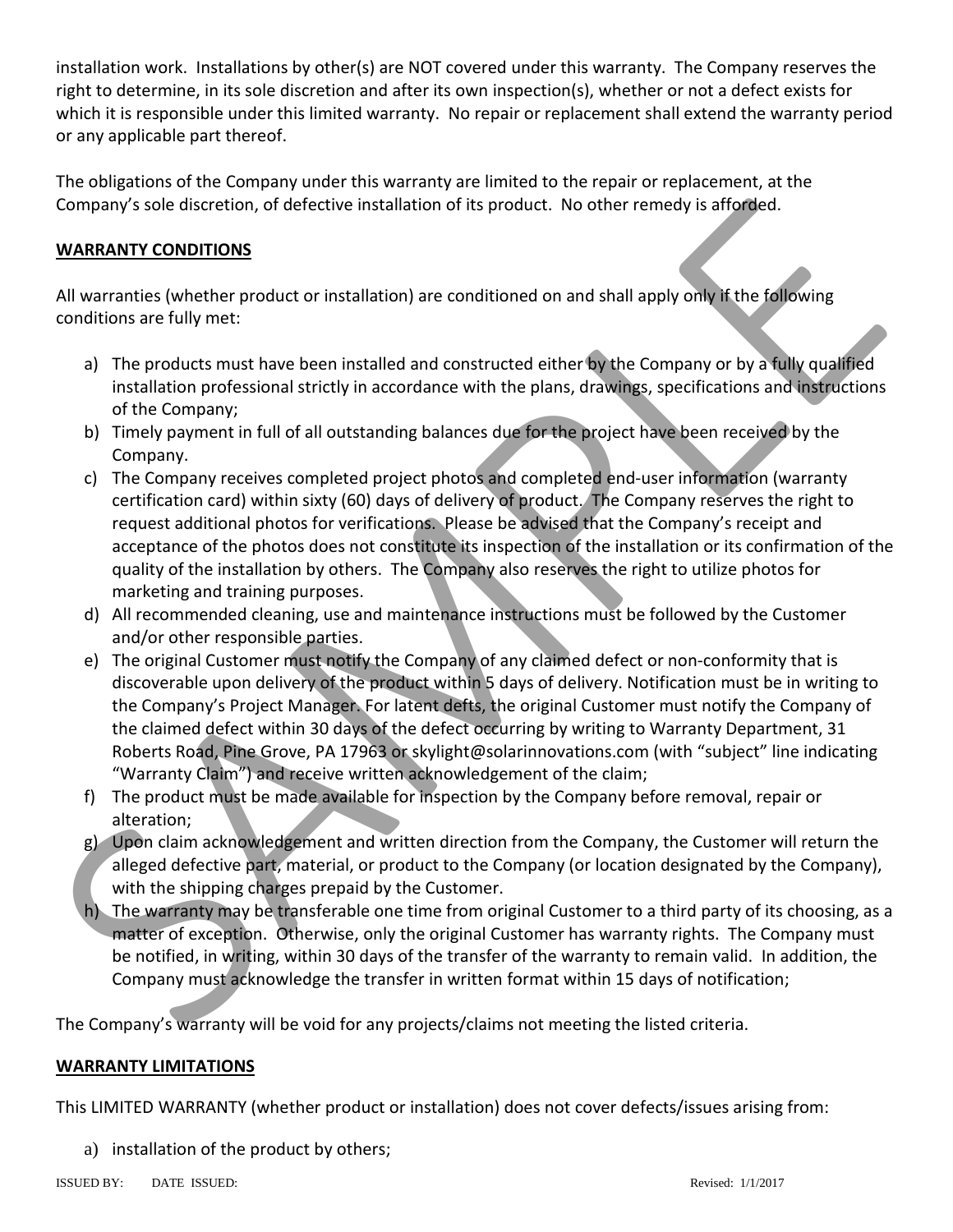- b) damage caused by the product's performance;
- c) non-Company products and/or installation by others;
- d) improper storage, handling, installation, waterproofing, finishing (including, but not limited to, not finishing all sides of wood products in a timely manner or finishing wood in dark colors), use, locking, modification, or maintenance;
- e) use of glass not supplied by Company that is heavier than 6 lbs/sq ft or as specified and pre-engineered on valid job specific shop drawings
- f) products specifically excluded from warranty, such as products with special configurations or oversized products;
- g) Acts of God;
- h) Components, finishes or other items specified and/or supplied by Customer;
- i) accidents;
- j) products subjected to conditions outside their design limitations;
- k) products installed in structures that do not allow for proper management/drainage of moisture;
- l) any performance or damage arising out of or related to any form of fungus, including mold, mildew, bacteria, spores, or similar substances;
- m) imperfections in glass that do not affect the product's structural integrity or obscure vision within accepted industry standards;
- n) minor variations in glass color; any interior wood finish; normal wear or discoloration of finish or finish problems caused by mechanical damage or abrasion;
- o) acid rain, salt spray or other corrosive elements; tarnish or corrosion to hardware finishes or problems caused by excessive humidity (condensation and frost);
- p) variations in wood grain or color, discoloration of non-visible parts or fading and discoloration of silicone caulking;
- q) failure to follow maintenance instructions or improper maintenance;
- r) water leakage that is not the fault of the Company's product or erroneous choice of system or sill;
- s) misuse, accident, wear and tear, aging, alteration, negligence or lack of reasonable and proper maintenance;
- t) breakage of glass or other glazing material, regardless of the cause.

In no case does this warranty cover the costs of finishing any repaired or replacement product or component or any trim or other carpentry work that may be required. Replacement products will be the closest equivalent current product and may not exactly match the original. The warranty on any replacement product will extend only for the balance of the original warranty period.

The warranty does not cover labor costs to install the product or replacement part, nor does it cover delays or construction costs or late or damaged delivery. However, Company will provide the labor to correct Company's installation defects. This warranty does not cover loss of time, lost profits, inconvenience, or loss of use of the product or any parts. Any claims or losses not expressly covered by this warranty, including incidental and consequential damages, are excluded. on valid job specific shop drawings<br>
in products specifically excluded from warranty, such as products with special configurations or oversized<br>
gy Acts of God;<br>
b) components, finishs or other licrens specified and/or sup

All components not fabricated by the Company are limited to the warranty provided by the manufacturer of those components. THOSE WARRANTIES SUPERSEDE ANY WARRANTY PROVIDED HEREIN BY THE COMPANY.

The Company does not authorize any individual, dealer or distributor to create for the Company any liability or obligation in regard to the products that it sells, except as expressly stated in this warranty. Except as set forth in the description and specifications of the product or prohibited by law, there are no other representations, warranties, conditions or guarantees, express or implied, extended by the Company with respect to the products sold or any of its associated plans, drawings or specifications used in connection with the Customer's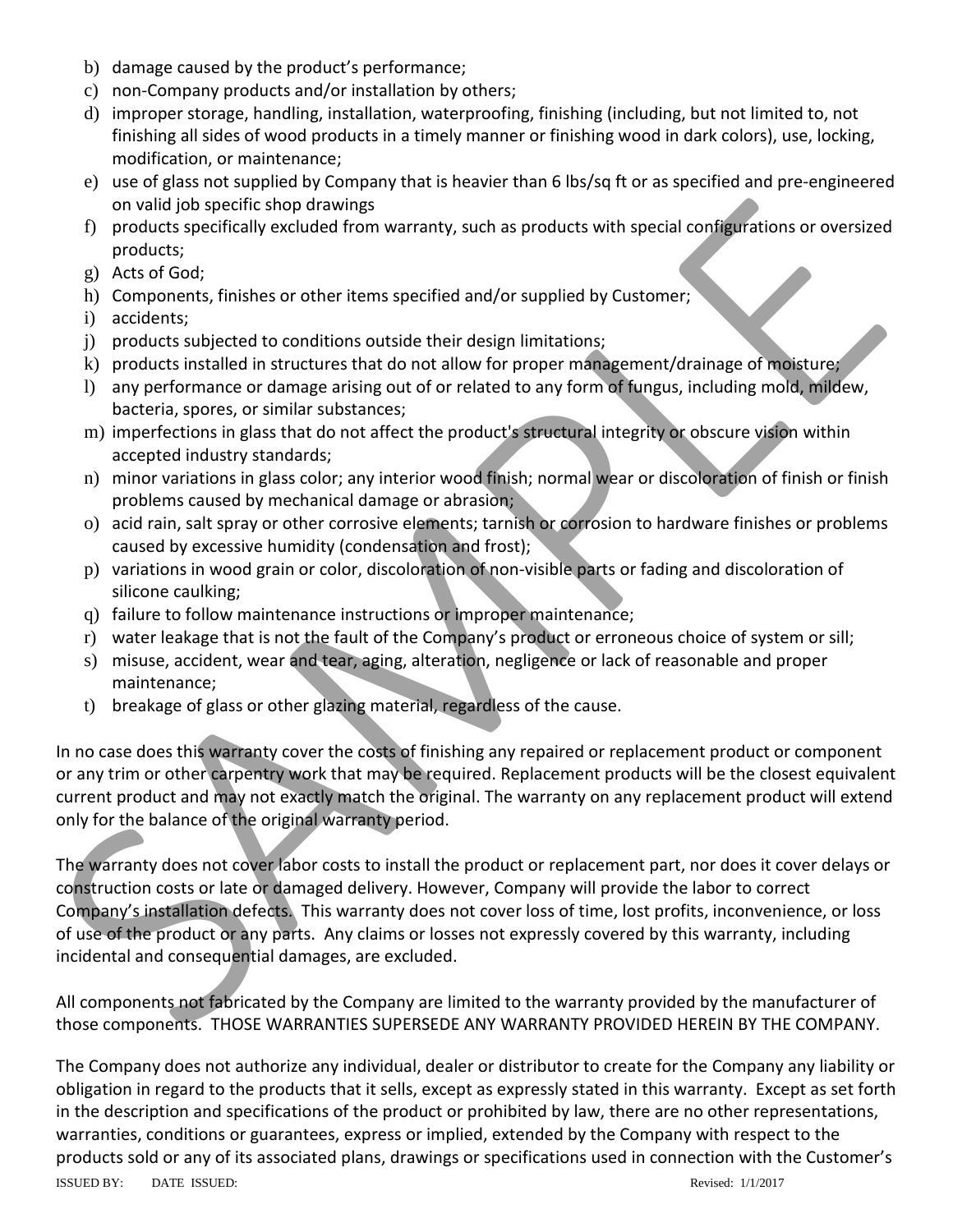order. THE COMPANY MAKES NO OTHER WARRANTIES, EXPRESS OR IMPLIED. THE WARRANTIES OF MERCHANTIBILITY AND FITNESS FOR A PARTICULAR PURPOSE, TOGETHER WITH ALL OTHER IMPLIED WARRANTIES, ARE EXCLUDED.

#### **SURFACE FINISHES**

Additional warranty limitations relating to special surfaces are as follows:

**Paint:** Variations in painted finish may occur due to conditions beyond SI's control, including differences in paint batches and metal thicknesses, per AAMA standards.

**Metal Clad:** Stainless steel/Copper cladding requires a splice for lengths over 120". Splice area to be determined by SI at time of Shop Drawings for Buyer approval. Grain orientation must also be approved by Buyer. Orientations resulting in additional labor or material will result in additional charges to Buyer. Copper will patina at different rates based on exterior conditions.

**Wood Veneer:** Wood Veneering requires a splice for lengths over 120". Veneer must be proteceted from weather and finished with appropriate stain or paint immediately upon installation;failure to do so may void warranty. Variations in grain and color tint may occur as wood is a natural product.

**Anodize:** Anodized finishes are compliant with AAMA 611-12 Class I (Exterior Grade). Anodized finishes may vary in color tone within the industry standard ranges in relationship to batch processing and extrusion thicknesses. Light colored anodized finishes may show aesthetic color variations throughtout the extrusion. Finishes will be the closest match to the industry standard or Buyer supplied color chip. SI is not responsible for finger prints, oil marks, or other imperfections in the mill aluminum surface.

**Hardware:** Some hardware components, including certain bronze, brass, nickel and other metals, are considered "living" finishes. Such finishes oxidize and develop surface finish variations over time. These changes can occur gradually or paidly (even before delivery) based on the environmental conditions, use, and maintenance of the hardware. Because of the nature of these finishies, SI cannot warrant or guarantee the finishes. Buyer assumes all risk associated with the variations in these finishes. For more information, refer to SI's website page(s) discussing hardware characteristics. Additional warfanty limitediotis readiult by appears strates are as ioliows:<br>
Planck transitions in painted finish may occur due to conditions beyond S1's control. Including<br>differences in paint batches steel (Copper cabdi

#### **SUIT AGAINST COMPANY**

Any action or breach of contract or breach of warranty must be commenced by Customer within one (1) year after the cause of action has accrued.

This Limited Warranty is governed by and construed in accordance with the laws of the Commonwealth of Pennsylvania, notwithstanding any conflict of laws and rules. The Court of Common Pleas of Schuylkill County, Pennsylvania, shall be the sole and exclusive jurisdiction for litigating any warranty claims of the Customer.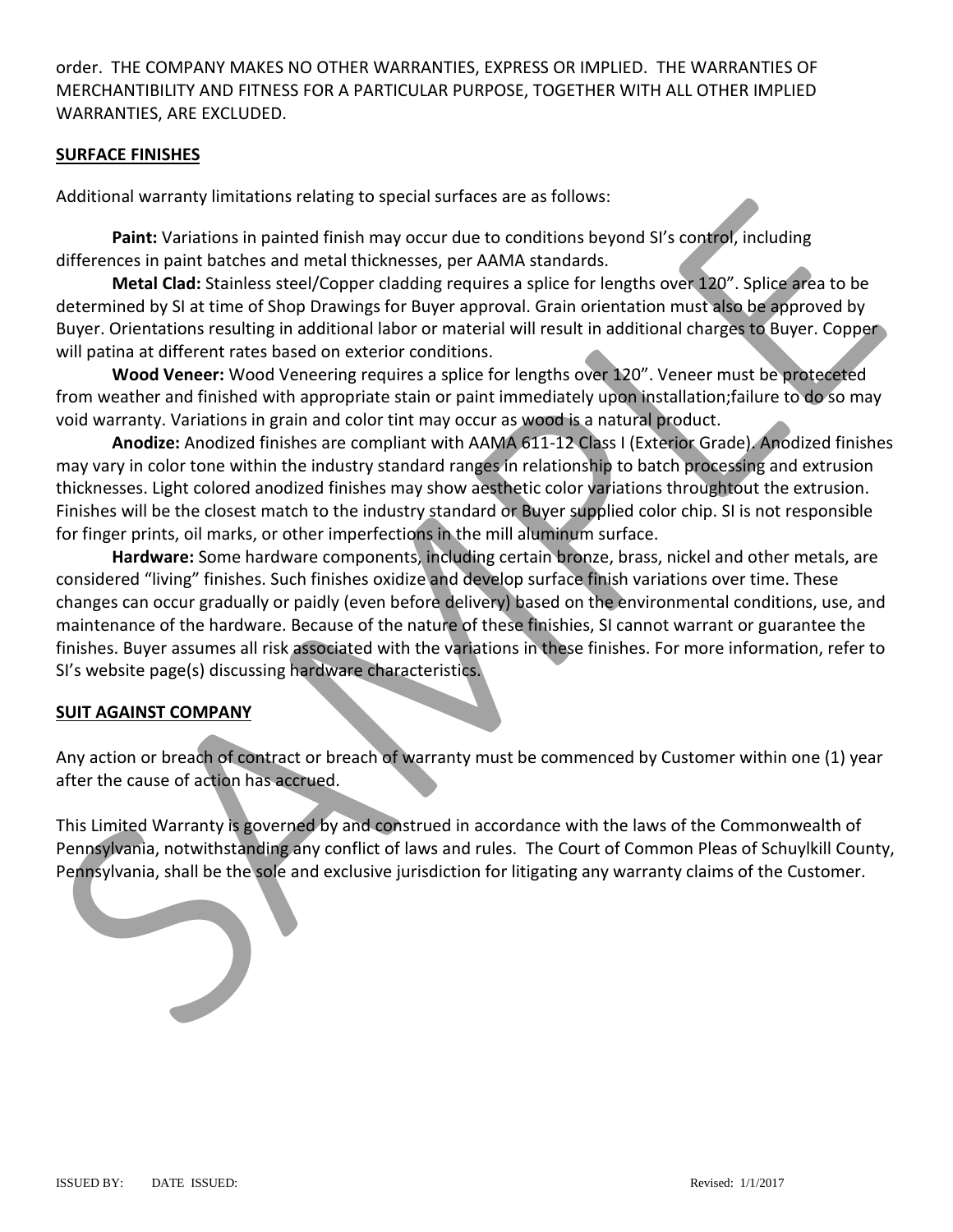# **SAMPLE SCHEDULE**

| Component                                            | <b>Manufacturer</b> | <b>Warranty Attribute</b>                                                                     | <b>Warranty Length</b>                                                                                                      |
|------------------------------------------------------|---------------------|-----------------------------------------------------------------------------------------------|-----------------------------------------------------------------------------------------------------------------------------|
| Glass                                                | Cardinal            | Seal Failure                                                                                  | 20 years                                                                                                                    |
| Glass                                                | Cardinal            | Delamination                                                                                  | 10 years; may be less depending on type of<br>interlayer                                                                    |
| Glass                                                | Cardinal            | Defects in LoE Coating                                                                        | 5 years                                                                                                                     |
| <b>Glass Curves</b>                                  | SI Stock Curve      |                                                                                               | 1 Year                                                                                                                      |
| Liquid Paint<br>2603<br>2604<br>2605                 | Varies              | Fading, Peeling,<br>Bubbling, and<br>Cracking per AAMA<br>and applicator<br>standards         | Varies by Applicator<br>Up to 5 Years<br>Up to 10 Years for an additional charge<br>Up to 20 Years for an additional charge |
| <b>Powder Coating</b><br>2604<br>2605                | Varies              | Fading                                                                                        | Varies by Applicator<br>Up to 10 Years for an additional charge<br>Up to 15 Years for an additional charge                  |
| Anodize Finish                                       | Varies              | Failure Fading,<br>Peeling, Bubbling, and<br>Cracking per AAMA<br>and applicator<br>standards | Varies by Applicator<br>2-5 Years Standard<br>Up to 10 Years for an additional charge                                       |
| Faux Wood Finish<br>(Powder Coat)                    | By Other            | <b>Fading</b>                                                                                 | 5 years                                                                                                                     |
| <b>Wood Veneering</b>                                | <b>By Solar</b>     | <b>Defects</b>                                                                                | 2 years                                                                                                                     |
| <b>Metal Cladding</b>                                | <b>By Solar</b>     | Delamination                                                                                  | 2 years                                                                                                                     |
| <b>Pull Handles</b>                                  | By Other            | Finish                                                                                        | 1 year                                                                                                                      |
| <b>Hinges</b>                                        | <b>By Solar</b>     | Failure                                                                                       | 5 years                                                                                                                     |
| <b>Stainless Steel</b><br>Roller/Trolley<br>Hardware | <b>By Solar</b>     | Defective parts                                                                               | 10 years                                                                                                                    |
| Handle Sets                                          | By Other            | Finish                                                                                        | 1 year                                                                                                                      |
| Handle Sets                                          | By Other            | Function                                                                                      | 1-2 years depending on manufacturer                                                                                         |